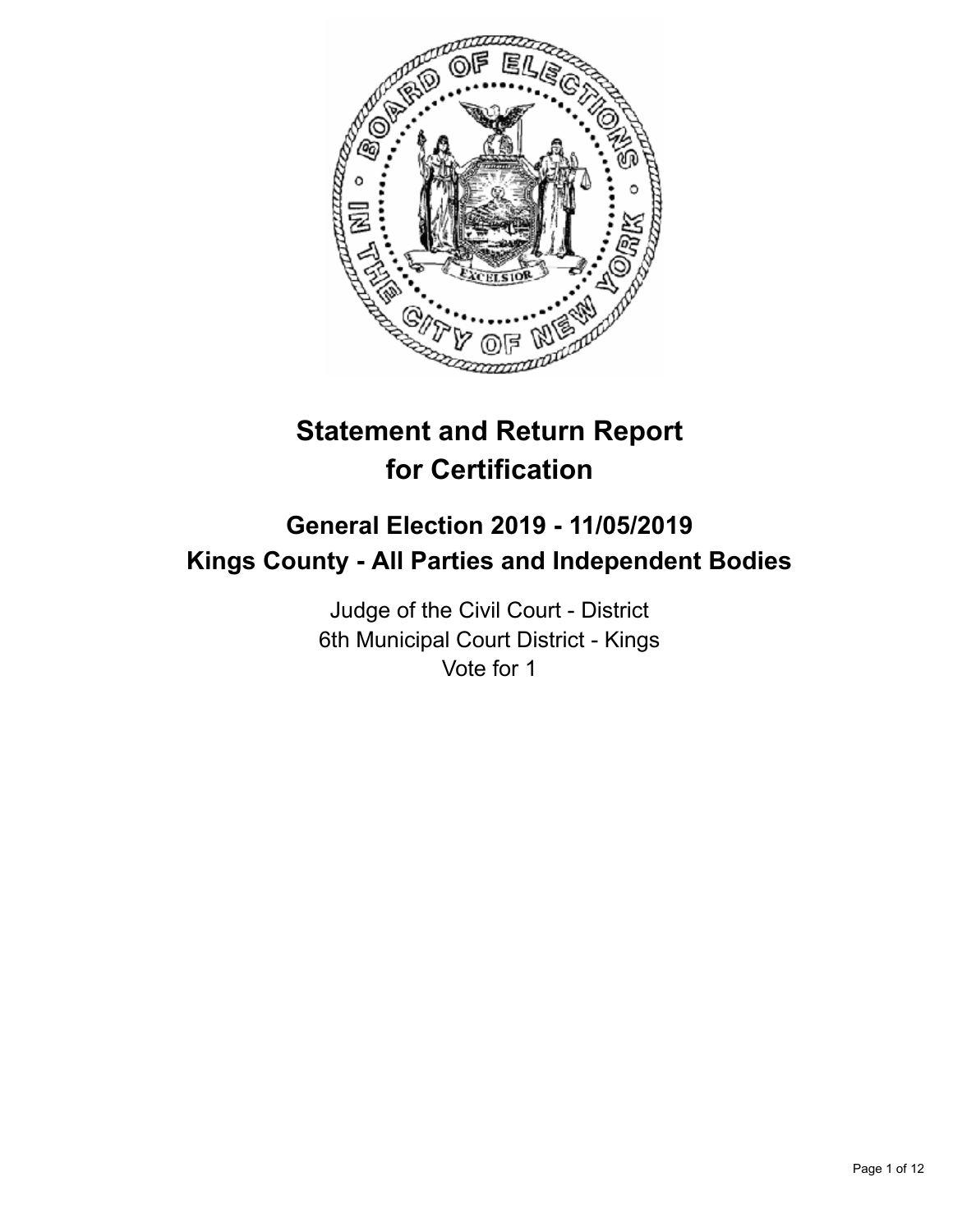

| <b>PUBLIC COUNTER</b>                                    | 844 |
|----------------------------------------------------------|-----|
| <b>MANUALLY COUNTED EMERGENCY</b>                        | 0   |
| ABSENTEE / MILITARY                                      | 20  |
| <b>AFFIDAVIT</b>                                         | 9   |
| <b>Total Ballots</b>                                     | 873 |
| Less - Inapplicable Federal/Special Presidential Ballots | 0   |
| <b>Total Applicable Ballots</b>                          | 873 |
| CAROLINE P. COHEN (DEMOCRATIC)                           | 738 |
| UNATTRIBUTABLE WRITE-IN (WRITE-IN)                       | 3   |
| YEHOSHUA SHAMEL (WRITE-IN)                               |     |
| <b>Total Votes</b>                                       | 742 |
| Unrecorded                                               | 131 |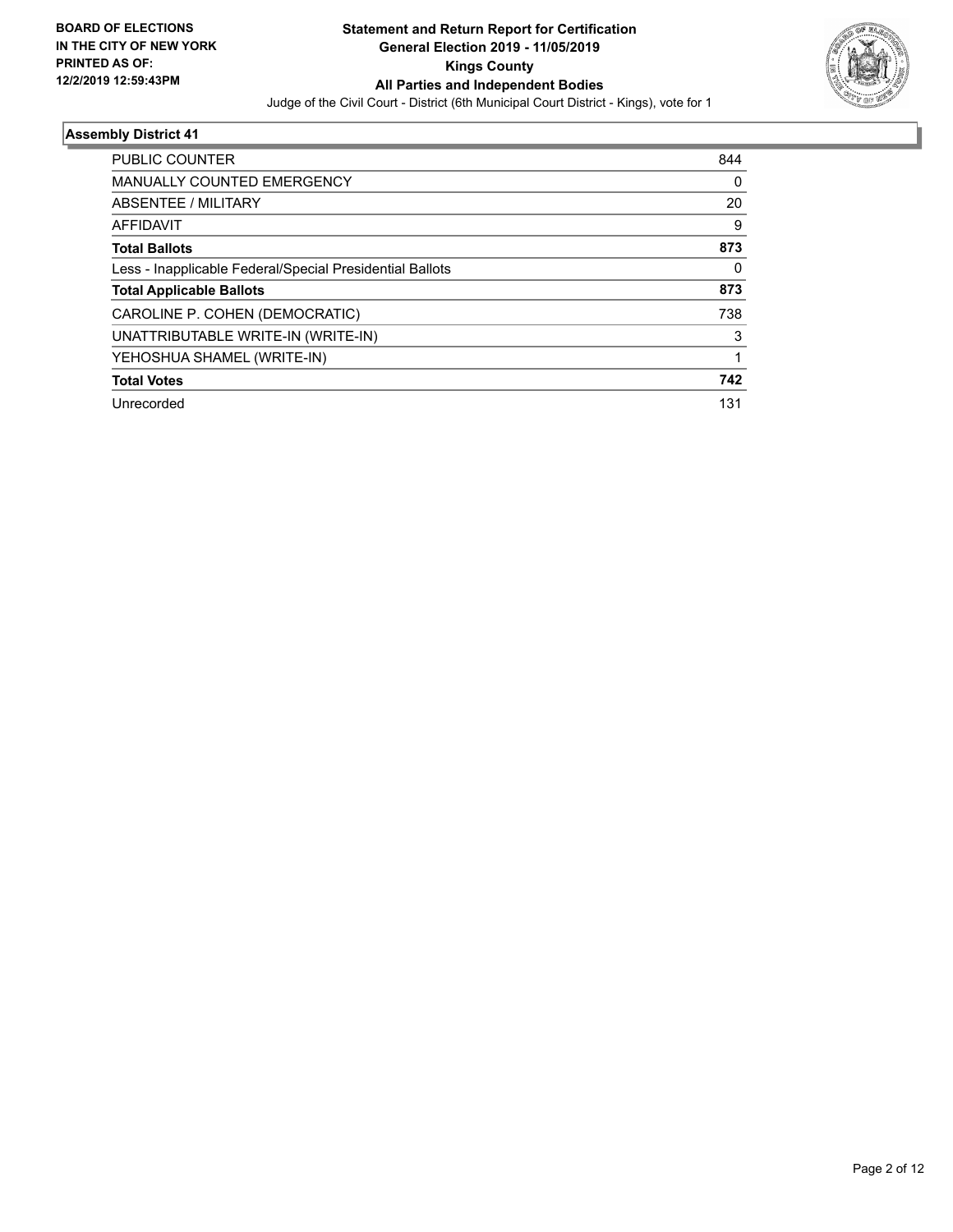

| <b>PUBLIC COUNTER</b>                                    | 12,535                  |
|----------------------------------------------------------|-------------------------|
| MANUALLY COUNTED EMERGENCY                               | 0                       |
| <b>ABSENTEE / MILITARY</b>                               | 222                     |
| <b>AFFIDAVIT</b>                                         | 159                     |
| <b>Total Ballots</b>                                     | 12,916                  |
| Less - Inapplicable Federal/Special Presidential Ballots | 0                       |
| <b>Total Applicable Ballots</b>                          | 12,916                  |
| CAROLINE P. COHEN (DEMOCRATIC)                           | 11,006                  |
| <b>BEN SHAPIRO (WRITE-IN)</b>                            | 1                       |
| BENJAMIN LIEBERMAN (WRITE-IN)                            | 1                       |
| <b>BROOK PRIDEMORE (WRITE-IN)</b>                        | 1                       |
| CHINYELU VDOM (WRITE-IN)                                 | 1                       |
| CIGODIS APPLING (WRITE-IN)                               | $\mathbf{1}$            |
| DAVID FRIEDMAN (WRITE-IN)                                | 1                       |
| DAVID ROSENBERG (WRITE-IN)                               | 1                       |
| DEBORAH ADLER (WRITE-IN)                                 | 1                       |
| DONALD TRUMP JR (WRITE-IN)                               | 1                       |
| EDUARD KORSINSKY (WRITE-IN)                              | 1                       |
| ELENA BARON (WRITE-IN)                                   | $\mathbf{1}$            |
| GIDEON OLIVER (WRITE-IN)                                 | 1                       |
| GILAD SAFANOV (WRITE-IN)                                 | 1                       |
| <b>GREG MATHIS (WRITE-IN)</b>                            | 1                       |
| ISRAEL GOLDBERG (WRITE-IN)                               | 1                       |
| JACOB THOMAS (WRITE-IN)                                  | 1                       |
| JAMI COLINA (WRITE-IN)                                   | $\mathbf{1}$            |
| MEIR Y FRIEDMAN (WRITE-IN)                               | 1                       |
| MOSES KUSHNER (WRITE-IN)                                 | 1                       |
| MOSHE GRUNFELD (WRITE-IN)                                | 1                       |
| OLIVIA SOHMER (WRITE-IN)                                 | 1                       |
| OLIVIA SOHMER ROSENBAUM (WRITE-IN)                       | 1                       |
| PAUL STEWART (WRITE-IN)                                  | $\mathbf{1}$            |
| REV AL SHARPTON (WRITE-IN)                               | 1                       |
| SAMUEL HIRSCH (WRITE-IN)                                 | 1                       |
| SAUL COHEN (WRITE-IN)                                    | $\mathbf{1}$            |
| TEHILAH BERMAN (WRITE-IN)                                | $\overline{\mathbf{c}}$ |
| TIFFANY CABAN (WRITE-IN)                                 | $\mathbf{1}$            |
| UNATTRIBUTABLE WRITE-IN (WRITE-IN)                       | 15                      |
| VINCENT F. MARTUSCIELLO (WRITE-IN)                       | 1                       |
| VIVIAN RISCICA DICKSON (WRITE-IN)                        | 1                       |
| WESLEY LAPOMMERAY (WRITE-IN)                             | $\mathbf{1}$            |
| ZACK WILLIAMS (WRITE-IN)                                 | 1                       |
| <b>Total Votes</b>                                       | 11,054                  |
| Unrecorded                                               | 1,862                   |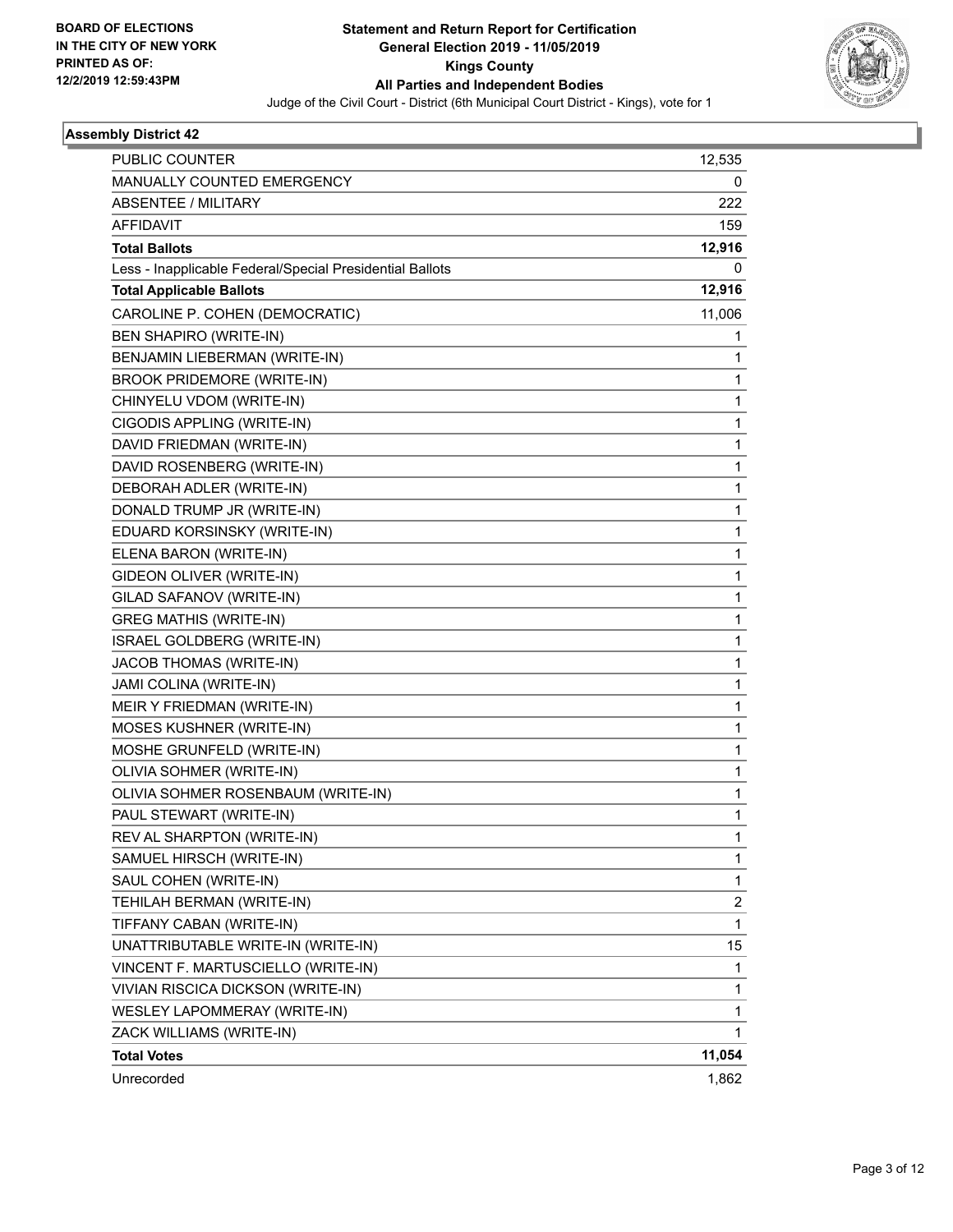

| <b>PUBLIC COUNTER</b>                                    | 9,076    |
|----------------------------------------------------------|----------|
| MANUALLY COUNTED EMERGENCY                               | 0        |
| <b>ABSENTEE / MILITARY</b>                               | 112      |
| <b>AFFIDAVIT</b>                                         | 96       |
| <b>Total Ballots</b>                                     | 9,284    |
| Less - Inapplicable Federal/Special Presidential Ballots | $\Omega$ |
| <b>Total Applicable Ballots</b>                          | 9,284    |
| CAROLINE P. COHEN (DEMOCRATIC)                           | 7,884    |
| AL SHARPTON (WRITE-IN)                                   | 1        |
| ALAN WOODS (WRITE-IN)                                    | 1        |
| DONALD J. TRUMP (WRITE-IN)                               | 1        |
| ED KOCH (WRITE-IN)                                       | 1        |
| LEE PERRY (WRITE-IN)                                     | 1        |
| LESTER YOUNG (WRITE-IN)                                  | 1        |
| NEIL GORSUCH (WRITE-IN)                                  | 1        |
| NESTOR CAZAUBON (WRITE-IN)                               | 1        |
| NOAH SIEGEL (WRITE-IN)                                   | 1        |
| SAMUEL COOPERMAN (WRITE-IN)                              | 1        |
| UNATTRIBUTABLE WRITE-IN (WRITE-IN)                       | 10       |
| VINCENT F. MARTUSCULLO (WRITE-IN)                        | 1        |
| <b>Total Votes</b>                                       | 7,905    |
| Unrecorded                                               | 1.379    |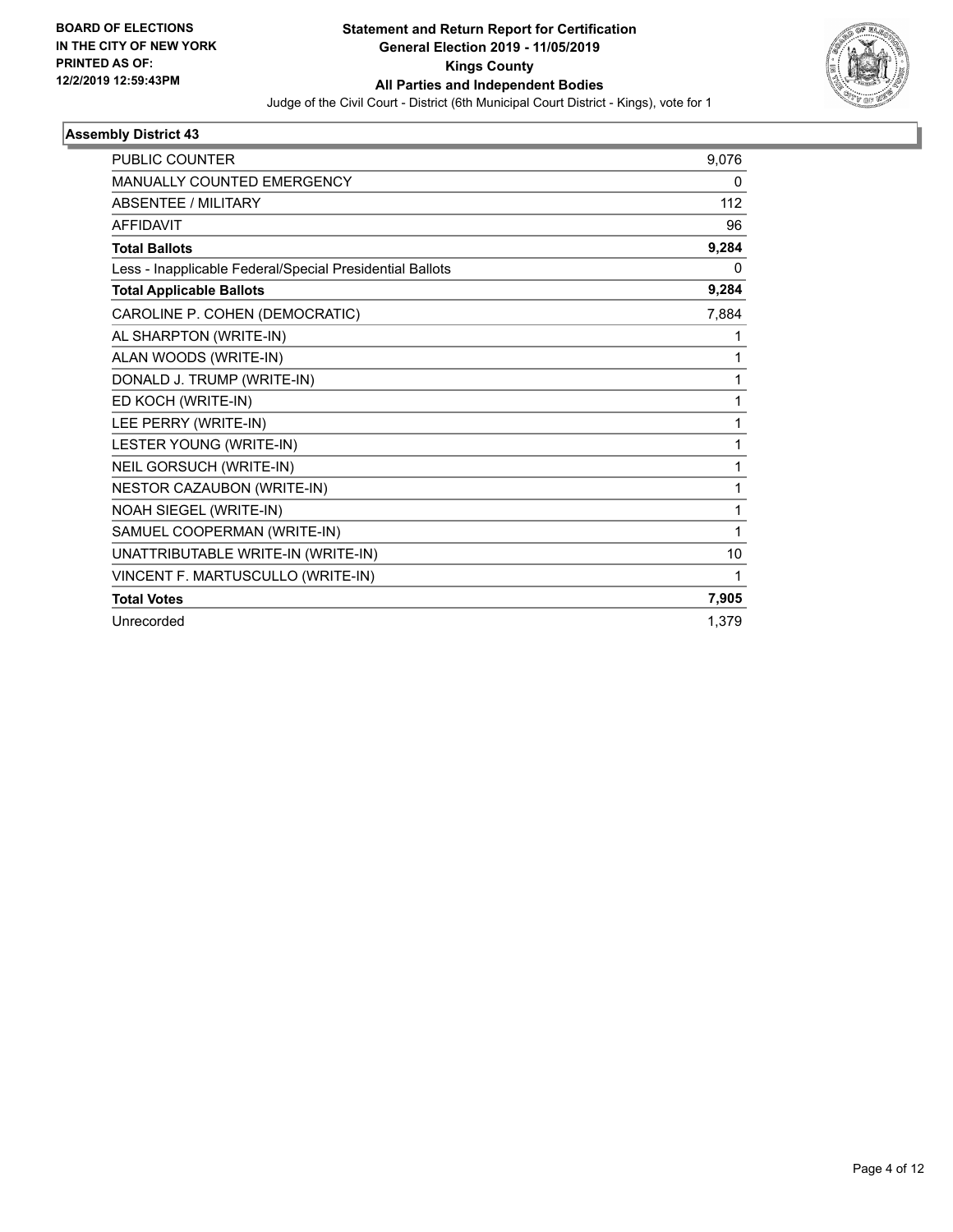

| PUBLIC COUNTER                                           | 8,542        |
|----------------------------------------------------------|--------------|
| MANUALLY COUNTED EMERGENCY                               | 0            |
| <b>ABSENTEE / MILITARY</b>                               | 78           |
| <b>AFFIDAVIT</b>                                         | 99           |
| <b>Total Ballots</b>                                     | 8,719        |
| Less - Inapplicable Federal/Special Presidential Ballots | 0            |
| <b>Total Applicable Ballots</b>                          | 8,719        |
| CAROLINE P. COHEN (DEMOCRATIC)                           | 7,378        |
| AL LEWIS (WRITE-IN)                                      | 1            |
| ANDREW A ORTIZ (WRITE-IN)                                | 1            |
| ASSATA SHAKUR (WRITE-IN)                                 | 1            |
| AVRELAM JAKOBOWITZ (WRITE-IN)                            | 1            |
| <b>BEN GROSSMAN (WRITE-IN)</b>                           | 2            |
| BERNADETTE SERTON (WRITE-IN)                             | $\mathbf{1}$ |
| DANIELLE CASTALDIMICCA (WRITE-IN)                        | 1            |
| DONALD TRUMP JR (WRITE-IN)                               | 1            |
| ELIZABETH CROWLEY (WRITE-IN)                             | $\mathbf{1}$ |
| ERIC ISRAEL (WRITE-IN)                                   | 1            |
| ERIC MCCLURE (WRITE-IN)                                  | $\mathbf{1}$ |
| HARRY RUBEN-FALCONE (WRITE-IN)                           | $\mathbf{1}$ |
| JAMES R WHITING (WRITE-IN)                               | 1            |
| JAMES T CANTIRINO (WRITE-IN)                             | 1            |
| JEAN ROHE (WRITE-IN)                                     | $\mathbf{1}$ |
| JEFF BEZOS (WRITE-IN)                                    | 1            |
| JENNIFER RAJUMAR (WRITE-IN)                              | $\mathbf{1}$ |
| JOHN DERIAN (WRITE-IN)                                   | $\mathbf{1}$ |
| JOHN HOWARD (WRITE-IN)                                   | 1            |
| JOHN SMITH (WRITE-IN)                                    | $\mathbf{1}$ |
| JOHNATHAN COHEN (WRITE-IN)                               | $\mathbf{1}$ |
| JOSEPH C. BORELLI (WRITE-IN)                             | 1            |
| KELLY DURKIN MIRIAN (WRITE-IN)                           | 1            |
| LISA L GOKHULSINGH (WRITE-IN)                            | 1            |
| MATT KIMMETT (WRITE-IN)                                  | 1            |
| MENASHE UHR (WRITE-IN)                                   | 1            |
| MICHAEL HILLER (WRITE-IN)                                | 1            |
| MORGON AVIGOR (WRITE-IN)                                 | 1            |
| RAYMOND MCEOVERN (WRITE-IN)                              | $\mathbf{1}$ |
| ROBERT JONES (WRITE-IN)                                  | $\mathbf{1}$ |
| RODERICK ALLEGNE (WRITE-IN)                              | 1            |
| RUDOLPH GIULIANI (WRITE-IN)                              | $\mathbf{1}$ |
| SEAN P WILSON (WRITE-IN)                                 | $\mathbf{1}$ |
| SHAYA AHRANOFF (WRITE-IN)                                | 1            |
| TEHILA BERMAN (WRITE-IN)                                 | 2            |
| TENILAH BERMAN (WRITE-IN)                                | $\mathbf{1}$ |
| UNATTRIBUTABLE WRITE-IN (WRITE-IN)                       | 24           |
| <b>Total Votes</b>                                       | 7,440        |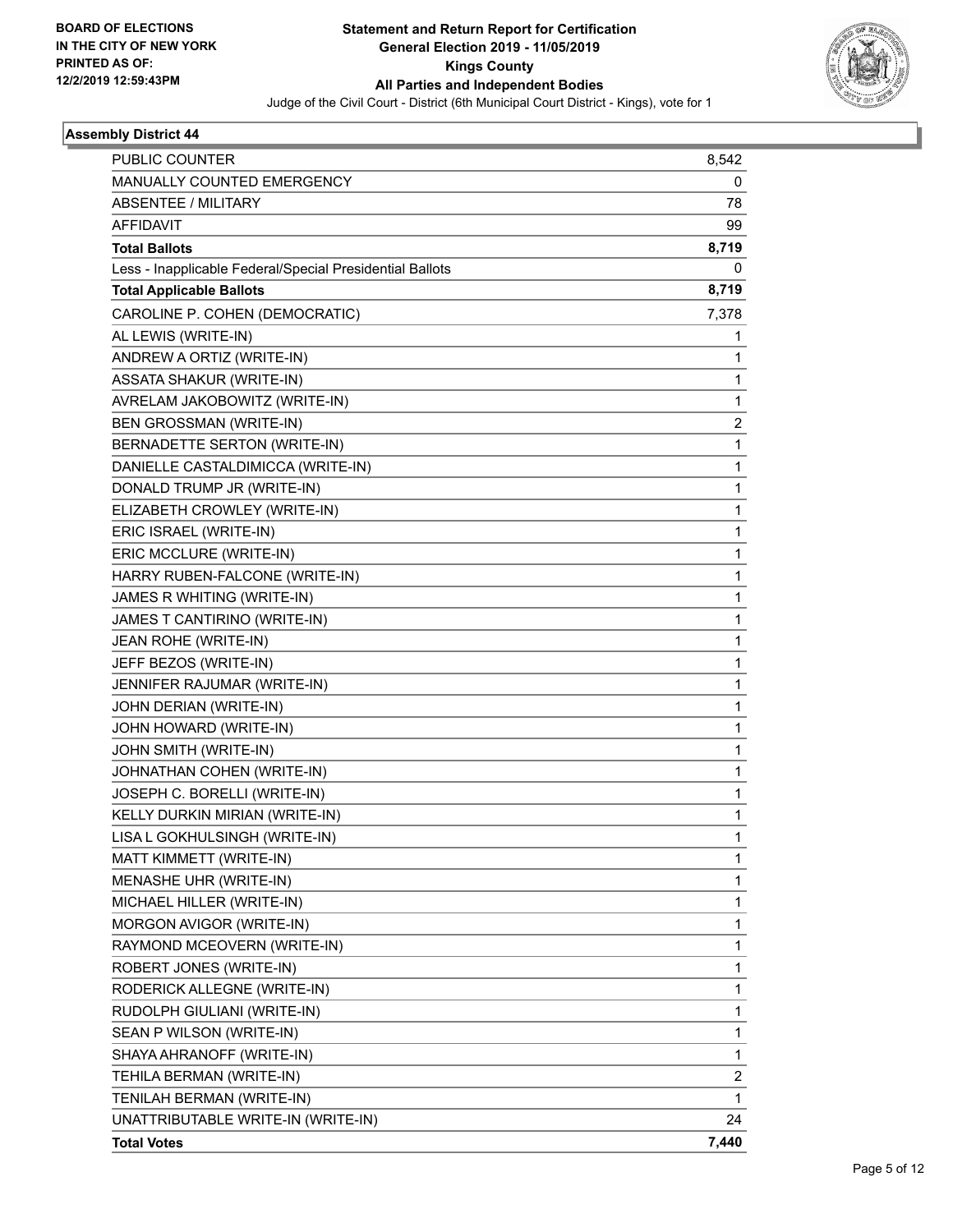

Unrecorded 1,279

| <b>Assembly District 48</b>                              |       |
|----------------------------------------------------------|-------|
| <b>PUBLIC COUNTER</b>                                    | 1,750 |
| <b>MANUALLY COUNTED EMERGENCY</b>                        |       |
| ABSENTEE / MILITARY                                      |       |
| <b>AFFIDAVIT</b>                                         |       |
| <b>Total Ballots</b>                                     | 1,795 |
| Less - Inapplicable Federal/Special Presidential Ballots |       |
| <b>Total Applicable Ballots</b>                          | 1,795 |
| CAROLINE P. COHEN (DEMOCRATIC)                           | 1,251 |
| AARON JUDGE (WRITE-IN)                                   |       |
| ALEX MERCED (WRITE-IN)                                   |       |
| ARTHUR KATZ (WRITE-IN)                                   |       |
| CARY NOSOWITZ (WRITE-IN)                                 |       |
| CHARLES D ALCANTARA (WRITE-IN)                           |       |
| DAVID MAHO (WRITE-IN)                                    |       |
| DAVID STOROBIN (WRITE-IN)                                |       |
| ELANA HABERT (WRITE-IN)                                  |       |
| ELISHEVA ZIEGLER (WRITE-IN)                              |       |
| <b>GEORGE WASHINGTON (WRITE-IN)</b>                      |       |
| JERRY GARCIA (WRITE-IN)                                  |       |
| JOHN ROBERTS (WRITE-IN)                                  |       |
| LEE NIGUN (WRITE-IN)                                     |       |
| MICHAEL BLOOMBERG (WRITE-IN)                             |       |
| MIKE BLOOMBERG (WRITE-IN)                                |       |
| MIKE POMPEO (WRITE-IN)                                   |       |
| MOSHE LAUFER (WRITE-IN)                                  |       |
| NOREEN ANI (WRITE-IN)                                    |       |
| REBEL BAUMANN (WRITE-IN)                                 |       |
| REFAEL BAUMANN (WRITE-IN)                                |       |
| RIKKI SEGAL (WRITE-IN)                                   |       |
| ROBERT A SMITH (WRITE-IN)                                |       |
| ROBERT SCHNEIDER (WRITE-IN)                              |       |
| SHERRY ZIEGLER (WRITE-IN)                                |       |
| TARDIS JOHNSON (WRITE-IN)                                |       |
| TATTY ZIEGLER (WRITE-IN)                                 |       |
| TOBY BIRNBAUM (WRITE-IN)                                 |       |
| UNATTRIBUTABLE WRITE-IN (WRITE-IN)                       |       |
| ZALMAN ECKSTEIN (WRITE-IN)                               |       |
| ZVI WAKJZUL (WRITE-IN)                                   |       |
| <b>Total Votes</b>                                       | 1,298 |
| Unrecorded                                               | 497   |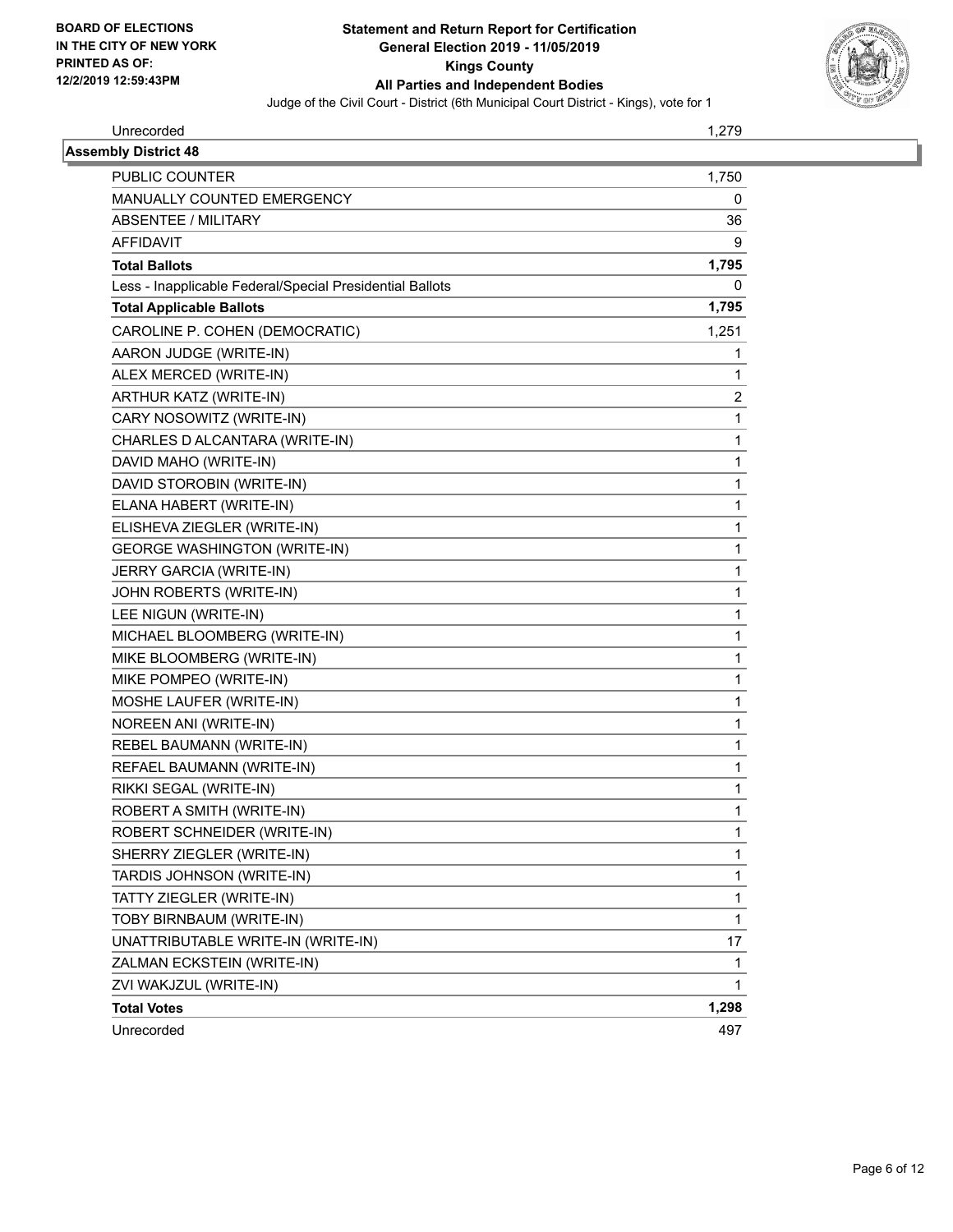

| PUBLIC COUNTER                                           | 4,531                   |
|----------------------------------------------------------|-------------------------|
| MANUALLY COUNTED EMERGENCY                               | 0                       |
| <b>ABSENTEE / MILITARY</b>                               | 40                      |
| <b>AFFIDAVIT</b>                                         | 42                      |
| <b>Total Ballots</b>                                     | 4,613                   |
| Less - Inapplicable Federal/Special Presidential Ballots | 0                       |
| <b>Total Applicable Ballots</b>                          | 4,613                   |
| CAROLINE P. COHEN (DEMOCRATIC)                           | 3,999                   |
| AMANDA SHAPIRO (WRITE-IN)                                | 1                       |
| ANNA NORTHERN (WRITE-IN)                                 | 1                       |
| BRNJI MOLINA (WRITE-IN)                                  | 1                       |
| DANIEL GIANSANTE (WRITE-IN)                              | 1                       |
| DANIEL SCHLACHEL (WRITE-IN)                              | 1                       |
| DANIELY SHIN (WRITE-IN)                                  | 1                       |
| DAVID BIJUR (WRITE-IN)                                   | 1                       |
| DEBORAH MASUCCI (WRITE-IN)                               | 1                       |
| ELIZABETH BYRNE MARRELLA (WRITE-IN)                      | 1                       |
| FRANCICO ZORNASA (WRITE-IN)                              | 1                       |
| JEFFERY EPSTIEN (WRITE-IN)                               | 1                       |
| JENNIFER LEVY (WRITE-IN)                                 | 1                       |
| LAURA LEE JOHNSON (WRITE-IN)                             | 1                       |
| LAWRENCE ROTHBART (WRITE-IN)                             | $\overline{\mathbf{c}}$ |
| MATILDE SALOMON (WRITE-IN)                               | 1                       |
| NATHANIEL DUNN (WRITE-IN)                                | 1                       |
| PEREZ CHAN (WRITE-IN)                                    | 1                       |
| PETER FOX (WRITE-IN)                                     | $\mathbf{1}$            |
| RACHEL FREEMAN (WRITE-IN)                                | 1                       |
| ROBERT C NEWMAN (WRITE-IN)                               | 1                       |
| STEVEN E SHOVERS (WRITE-IN)                              | 1                       |
| UNATTRIBUTABLE WRITE-IN (WRITE-IN)                       | 6                       |
| VINCENT F. MARTUSCIELLO (WRITE-IN)                       | $\overline{c}$          |
| ZEPHYR TEACHOUT (WRITE-IN)                               | 1                       |
| <b>Total Votes</b>                                       | 4,030                   |
| Unrecorded                                               | 583                     |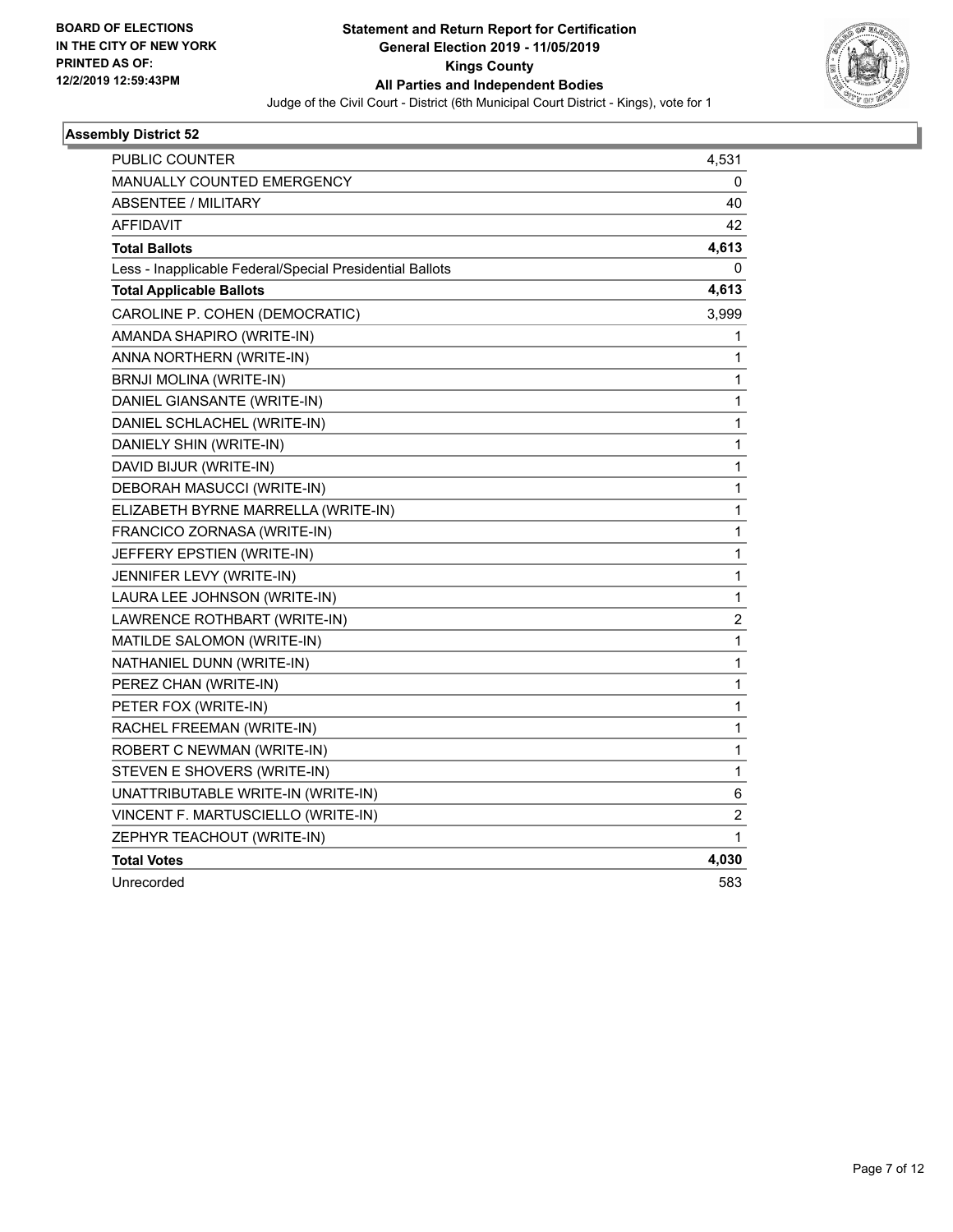

| <b>PUBLIC COUNTER</b>                                    | 8,368 |
|----------------------------------------------------------|-------|
| <b>MANUALLY COUNTED EMERGENCY</b>                        | 0     |
| <b>ABSENTEE / MILITARY</b>                               | 87    |
| <b>AFFIDAVIT</b>                                         | 121   |
| <b>Total Ballots</b>                                     | 8,576 |
| Less - Inapplicable Federal/Special Presidential Ballots | 0     |
| <b>Total Applicable Ballots</b>                          | 8,576 |
| CAROLINE P. COHEN (DEMOCRATIC)                           | 7,445 |
| ALAN CHIN (WRITE-IN)                                     | 1     |
| AMIHA BROWN (WRITE-IN)                                   | 1     |
| ANDREW COHEN (WRITE-IN)                                  | 1     |
| ANNA OFFIT (WRITE-IN)                                    | 1     |
| <b>BARACK OBAMA (WRITE-IN)</b>                           | 1     |
| <b>BLAKE ESKINE (WRITE-IN)</b>                           | 1     |
| CHRISTIAN LEZCAHO (WRITE-IN)                             | 1     |
| ELIZABETH WARREN (WRITE-IN)                              | 1     |
| HAL PHILLIPS (WRITE-IN)                                  | 1     |
| HANNAH DIAMOND (WRITE-IN)                                | 1     |
| <b>ISELA ISAACS (WRITE-IN)</b>                           | 1     |
| JAMIE FELL (WRITE-IN)                                    | 1     |
| JOANNA LAU (WRITE-IN)                                    | 1     |
| KWASI MENSAH (WRITE-IN)                                  | 1     |
| MATT JOSELOFF (WRITE-IN)                                 | 1     |
| MOLLY BALIKOW (WRITE-IN)                                 | 1     |
| PHARA SOUFFRANT-FORREST (WRITE-IN)                       | 1     |
| SANDY DONOVAN (WRITE-IN)                                 | 1     |
| UNATTRIBUTABLE WRITE-IN (WRITE-IN)                       | 8     |
| <b>Total Votes</b>                                       | 7,471 |
| Unrecorded                                               | 1,105 |
|                                                          |       |

| PUBLIC COUNTER                                           | 1,069          |
|----------------------------------------------------------|----------------|
| <b>MANUALLY COUNTED EMERGENCY</b>                        | 0              |
| ABSENTEE / MILITARY                                      | 16             |
| AFFIDAVIT                                                | 3              |
| <b>Total Ballots</b>                                     | 1,088          |
| Less - Inapplicable Federal/Special Presidential Ballots | 0              |
| <b>Total Applicable Ballots</b>                          | 1,088          |
| CAROLINE P. COHEN (DEMOCRATIC)                           | 922            |
| DELON DESOUZA (WRITE-IN)                                 |                |
| <b>KEN PERRY (WRITE-IN)</b>                              | 1              |
| UNATTRIBUTABLE WRITE-IN (WRITE-IN)                       | $\overline{2}$ |
| <b>Total Votes</b>                                       | 926            |
| Unrecorded                                               | 162            |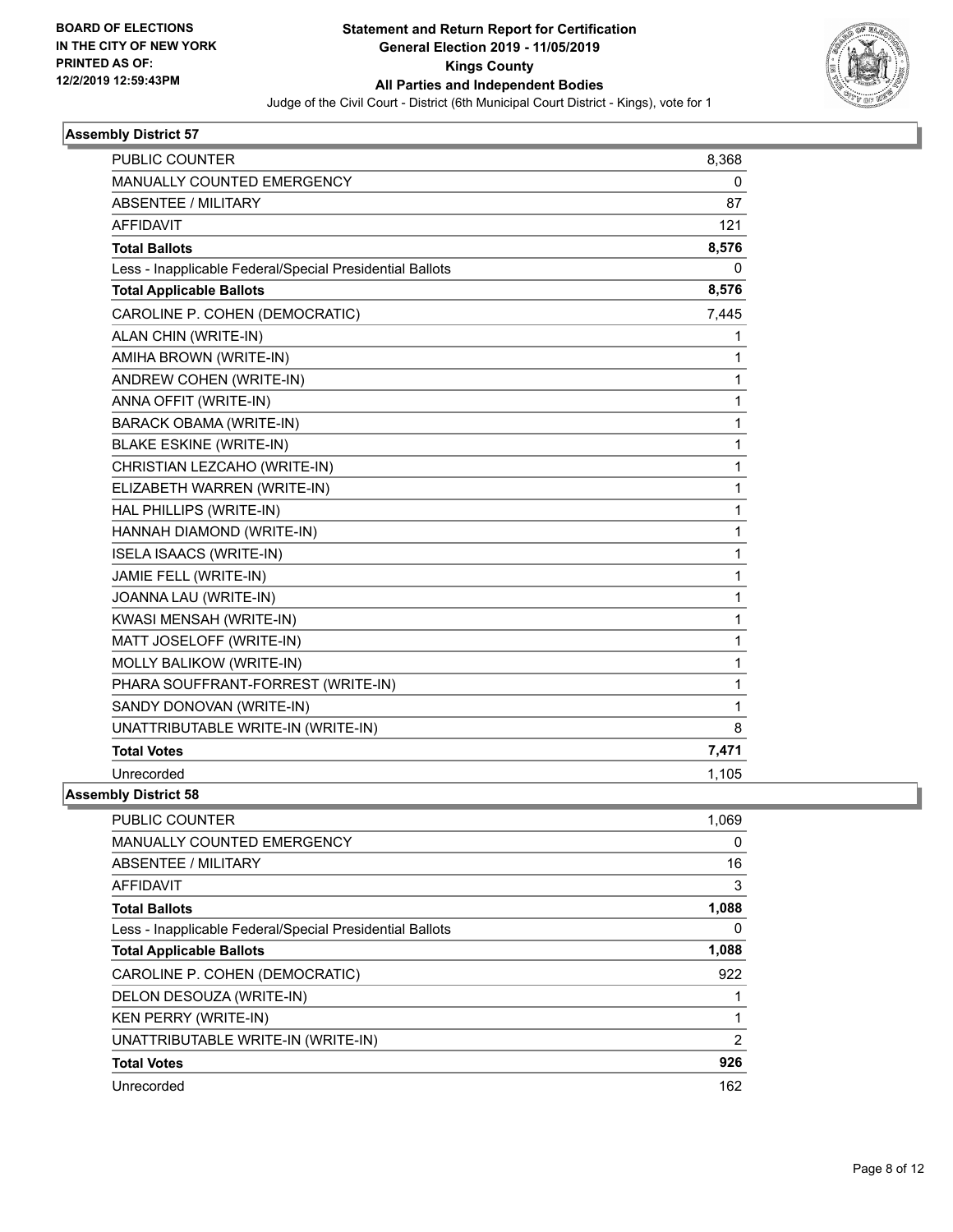

| <b>PUBLIC COUNTER</b>                                    | 46,715       |
|----------------------------------------------------------|--------------|
| <b>MANUALLY COUNTED EMERGENCY</b>                        | 0            |
| <b>ABSENTEE / MILITARY</b>                               | 611          |
| AFFIDAVIT                                                | 538          |
| <b>Total Ballots</b>                                     | 47,864       |
| Less - Inapplicable Federal/Special Presidential Ballots | 0            |
| <b>Total Applicable Ballots</b>                          | 47,864       |
| CAROLINE P. COHEN (DEMOCRATIC)                           | 40,623       |
| AARON JUDGE (WRITE-IN)                                   | 1            |
| AL LEWIS (WRITE-IN)                                      | 1            |
| AL SHARPTON (WRITE-IN)                                   | 1            |
| ALAN CHIN (WRITE-IN)                                     | 1            |
| ALAN WOODS (WRITE-IN)                                    | 1            |
| ALEX MERCED (WRITE-IN)                                   | 1            |
| AMANDA SHAPIRO (WRITE-IN)                                | 1            |
| AMIHA BROWN (WRITE-IN)                                   | $\mathbf{1}$ |
| ANDREW A ORTIZ (WRITE-IN)                                | 1            |
| ANDREW COHEN (WRITE-IN)                                  | 1            |
| ANNA NORTHERN (WRITE-IN)                                 | 1            |
| ANNA OFFIT (WRITE-IN)                                    | 1            |
| ARTHUR KATZ (WRITE-IN)                                   | 2            |
| ASSATA SHAKUR (WRITE-IN)                                 | $\mathbf{1}$ |
| AVRELAM JAKOBOWITZ (WRITE-IN)                            | 1            |
| BARACK OBAMA (WRITE-IN)                                  | 1            |
| BEN GROSSMAN (WRITE-IN)                                  | 2            |
| BEN SHAPIRO (WRITE-IN)                                   | 1            |
| BENJAMIN LIEBERMAN (WRITE-IN)                            | 1            |
| BERNADETTE SERTON (WRITE-IN)                             | $\mathbf{1}$ |
| <b>BLAKE ESKINE (WRITE-IN)</b>                           | 1            |
| BRNJI MOLINA (WRITE-IN)                                  | 1            |
| <b>BROOK PRIDEMORE (WRITE-IN)</b>                        | 1            |
| CARY NOSOWITZ (WRITE-IN)                                 | 1            |
| CHARLES D ALCANTARA (WRITE-IN)                           | 1            |
| CHINYELU VDOM (WRITE-IN)                                 | 1            |
| CHRISTIAN LEZCAHO (WRITE-IN)                             | 1            |
| CIGODIS APPLING (WRITE-IN)                               | 1            |
| DANIEL GIANSANTE (WRITE-IN)                              | 1            |
| DANIEL SCHLACHEL (WRITE-IN)                              | 1            |
| DANIELLE CASTALDIMICCA (WRITE-IN)                        | 1            |
| DANIELY SHIN (WRITE-IN)                                  | 1            |
| DAVID BIJUR (WRITE-IN)                                   | 1            |
| DAVID FRIEDMAN (WRITE-IN)                                | 1            |
| DAVID MAHO (WRITE-IN)                                    | 1            |
| DAVID ROSENBERG (WRITE-IN)                               | 1            |
| DAVID STOROBIN (WRITE-IN)                                | 1            |
| DEBORAH ADLER (WRITE-IN)                                 | 1            |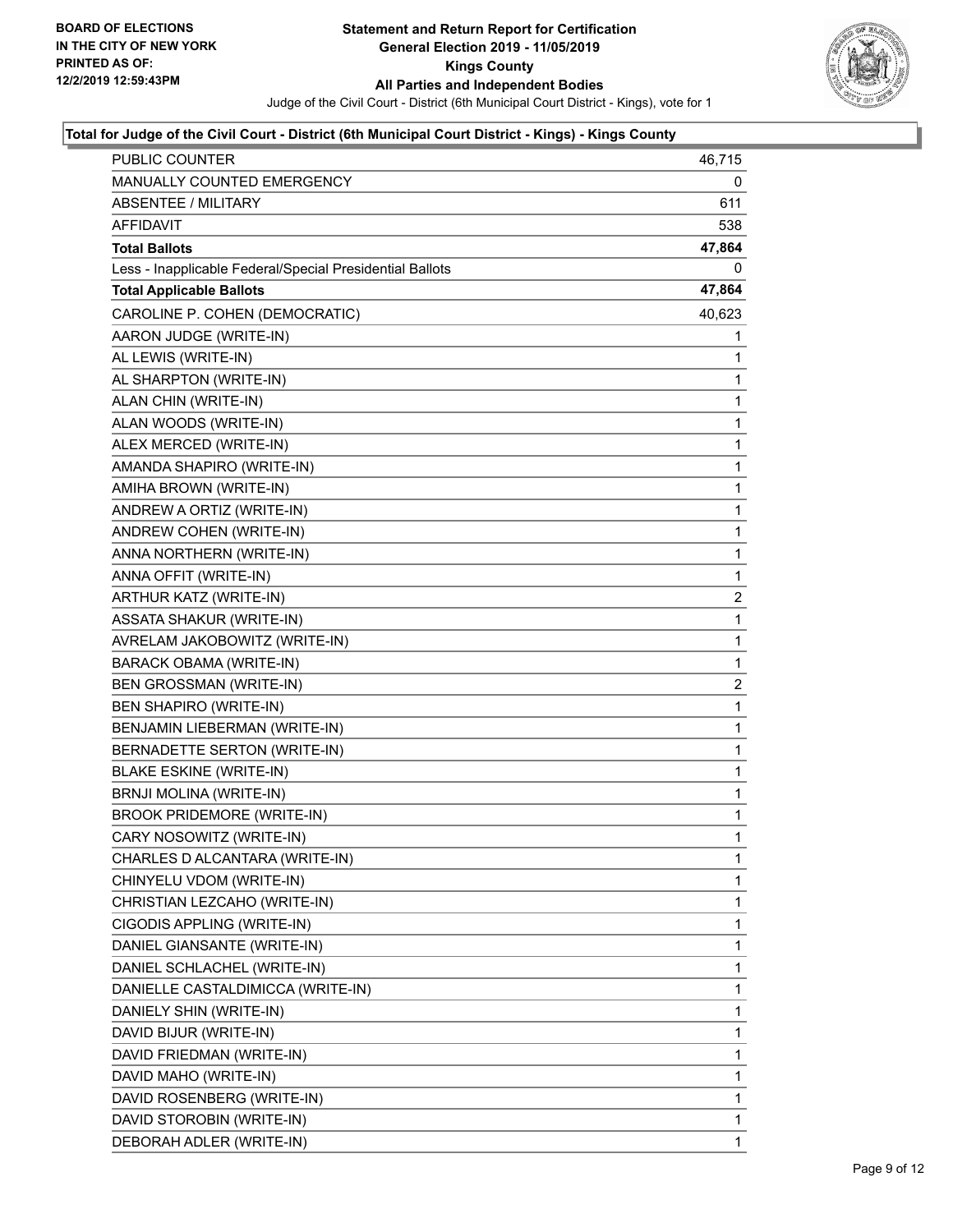

| DEBORAH MASUCCI (WRITE-IN)          | 1              |
|-------------------------------------|----------------|
| DELON DESOUZA (WRITE-IN)            | 1              |
| DONALD J. TRUMP (WRITE-IN)          | 1              |
| DONALD TRUMP JR (WRITE-IN)          | $\overline{c}$ |
| ED KOCH (WRITE-IN)                  | 1              |
| EDUARD KORSINSKY (WRITE-IN)         | 1              |
| ELANA HABERT (WRITE-IN)             | $\mathbf{1}$   |
| ELENA BARON (WRITE-IN)              | 1              |
| ELISHEVA ZIEGLER (WRITE-IN)         | 1              |
| ELIZABETH BYRNE MARRELLA (WRITE-IN) | 1              |
| ELIZABETH CROWLEY (WRITE-IN)        | 1              |
| ELIZABETH WARREN (WRITE-IN)         | 1              |
| ERIC ISRAEL (WRITE-IN)              | $\mathbf{1}$   |
| ERIC MCCLURE (WRITE-IN)             | 1              |
| FRANCICO ZORNASA (WRITE-IN)         | 1              |
| <b>GEORGE WASHINGTON (WRITE-IN)</b> | 1              |
| GIDEON OLIVER (WRITE-IN)            | 1              |
| GILAD SAFANOV (WRITE-IN)            | 1              |
| <b>GREG MATHIS (WRITE-IN)</b>       | $\mathbf{1}$   |
| HAL PHILLIPS (WRITE-IN)             | 1              |
| HANNAH DIAMOND (WRITE-IN)           | 1              |
| HARRY RUBEN-FALCONE (WRITE-IN)      | 1              |
| ISELA ISAACS (WRITE-IN)             | 1              |
| ISRAEL GOLDBERG (WRITE-IN)          | 1              |
| JACOB THOMAS (WRITE-IN)             | $\mathbf{1}$   |
| JAMES R WHITING (WRITE-IN)          | 1              |
| JAMES T CANTIRINO (WRITE-IN)        | 1              |
| JAMI COLINA (WRITE-IN)              | 1              |
| JAMIE FELL (WRITE-IN)               | 1              |
| JEAN ROHE (WRITE-IN)                | 1              |
| JEFF BEZOS (WRITE-IN)               | 1              |
| JEFFERY EPSTIEN (WRITE-IN)          | 1              |
| JENNIFER LEVY (WRITE-IN)            | 1              |
| JENNIFER RAJUMAR (WRITE-IN)         | 1              |
| JERRY GARCIA (WRITE-IN)             | 1              |
| JOANNA LAU (WRITE-IN)               | 1              |
| JOHN DERIAN (WRITE-IN)              | 1              |
| JOHN HOWARD (WRITE-IN)              | 1              |
| JOHN ROBERTS (WRITE-IN)             | 1              |
| JOHN SMITH (WRITE-IN)               | 1              |
| JOHNATHAN COHEN (WRITE-IN)          | 1              |
| JOSEPH C. BORELLI (WRITE-IN)        | 1              |
| KELLY DURKIN MIRIAN (WRITE-IN)      | 1              |
| KEN PERRY (WRITE-IN)                | 1              |
| KWASI MENSAH (WRITE-IN)             | 1              |
| LAURA LEE JOHNSON (WRITE-IN)        | 1.             |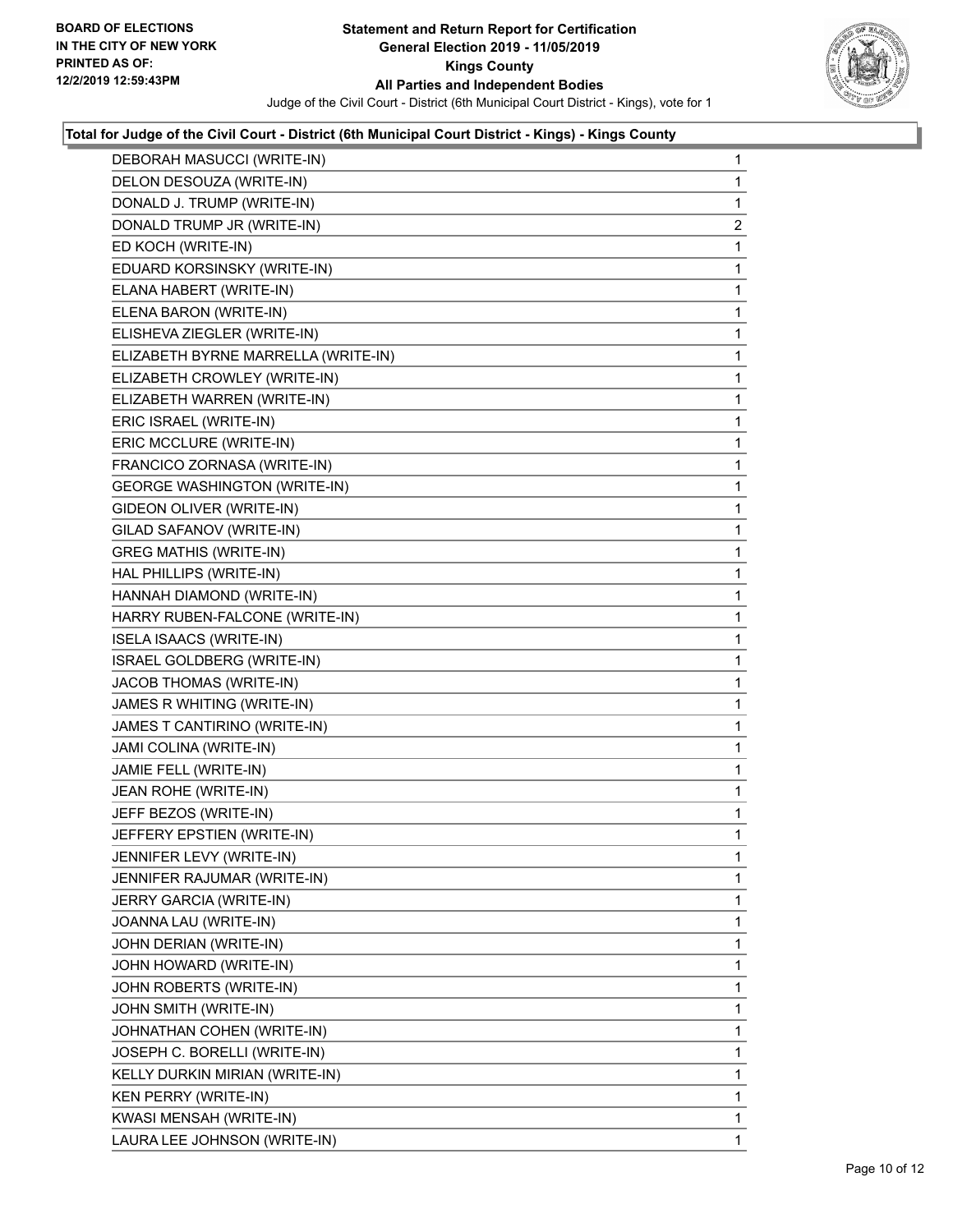

| LAWRENCE ROTHBART (WRITE-IN)       | $\overline{a}$ |
|------------------------------------|----------------|
| LEE NIGUN (WRITE-IN)               | $\mathbf{1}$   |
| LEE PERRY (WRITE-IN)               | 1              |
| LESTER YOUNG (WRITE-IN)            | 1              |
| LISA L GOKHULSINGH (WRITE-IN)      | 1              |
| MATILDE SALOMON (WRITE-IN)         | 1              |
| MATT JOSELOFF (WRITE-IN)           | 1              |
| MATT KIMMETT (WRITE-IN)            | 1              |
| MEIR Y FRIEDMAN (WRITE-IN)         | 1              |
| MENASHE UHR (WRITE-IN)             | 1              |
| MICHAEL BLOOMBERG (WRITE-IN)       | 1              |
| MICHAEL HILLER (WRITE-IN)          | 1              |
| MIKE BLOOMBERG (WRITE-IN)          | 1              |
| MIKE POMPEO (WRITE-IN)             | 1              |
| MOLLY BALIKOW (WRITE-IN)           | 1              |
| MORGON AVIGOR (WRITE-IN)           | 1              |
| MOSES KUSHNER (WRITE-IN)           | 1              |
| MOSHE GRUNFELD (WRITE-IN)          | 1              |
| MOSHE LAUFER (WRITE-IN)            | 1              |
| NATHANIEL DUNN (WRITE-IN)          | 1              |
| NEIL GORSUCH (WRITE-IN)            | 1              |
| NESTOR CAZAUBON (WRITE-IN)         | 1              |
| NOAH SIEGEL (WRITE-IN)             | 1              |
| NOREEN ANI (WRITE-IN)              | 1              |
| OLIVIA SOHMER (WRITE-IN)           | 1              |
| OLIVIA SOHMER ROSENBAUM (WRITE-IN) | 1              |
| PAUL STEWART (WRITE-IN)            | 1              |
| PEREZ CHAN (WRITE-IN)              | 1              |
| PETER FOX (WRITE-IN)               | 1              |
| PHARA SOUFFRANT-FORREST (WRITE-IN) | 1              |
| RACHEL FREEMAN (WRITE-IN)          | 1              |
| RAYMOND MCEOVERN (WRITE-IN)        | 1              |
| REBEL BAUMANN (WRITE-IN)           | 1              |
| REFAEL BAUMANN (WRITE-IN)          | 1              |
| REV AL SHARPTON (WRITE-IN)         | 1              |
| RIKKI SEGAL (WRITE-IN)             | 1              |
| ROBERT A SMITH (WRITE-IN)          | 1              |
| ROBERT C NEWMAN (WRITE-IN)         | 1              |
| ROBERT JONES (WRITE-IN)            | 1              |
| ROBERT SCHNEIDER (WRITE-IN)        | 1              |
| RODERICK ALLEGNE (WRITE-IN)        | 1              |
| RUDOLPH GIULIANI (WRITE-IN)        | 1              |
| SAMUEL COOPERMAN (WRITE-IN)        | 1              |
| SAMUEL HIRSCH (WRITE-IN)           | 1              |
| SANDY DONOVAN (WRITE-IN)           | 1              |
| SAUL COHEN (WRITE-IN)              | $\mathbf{1}$   |
|                                    |                |